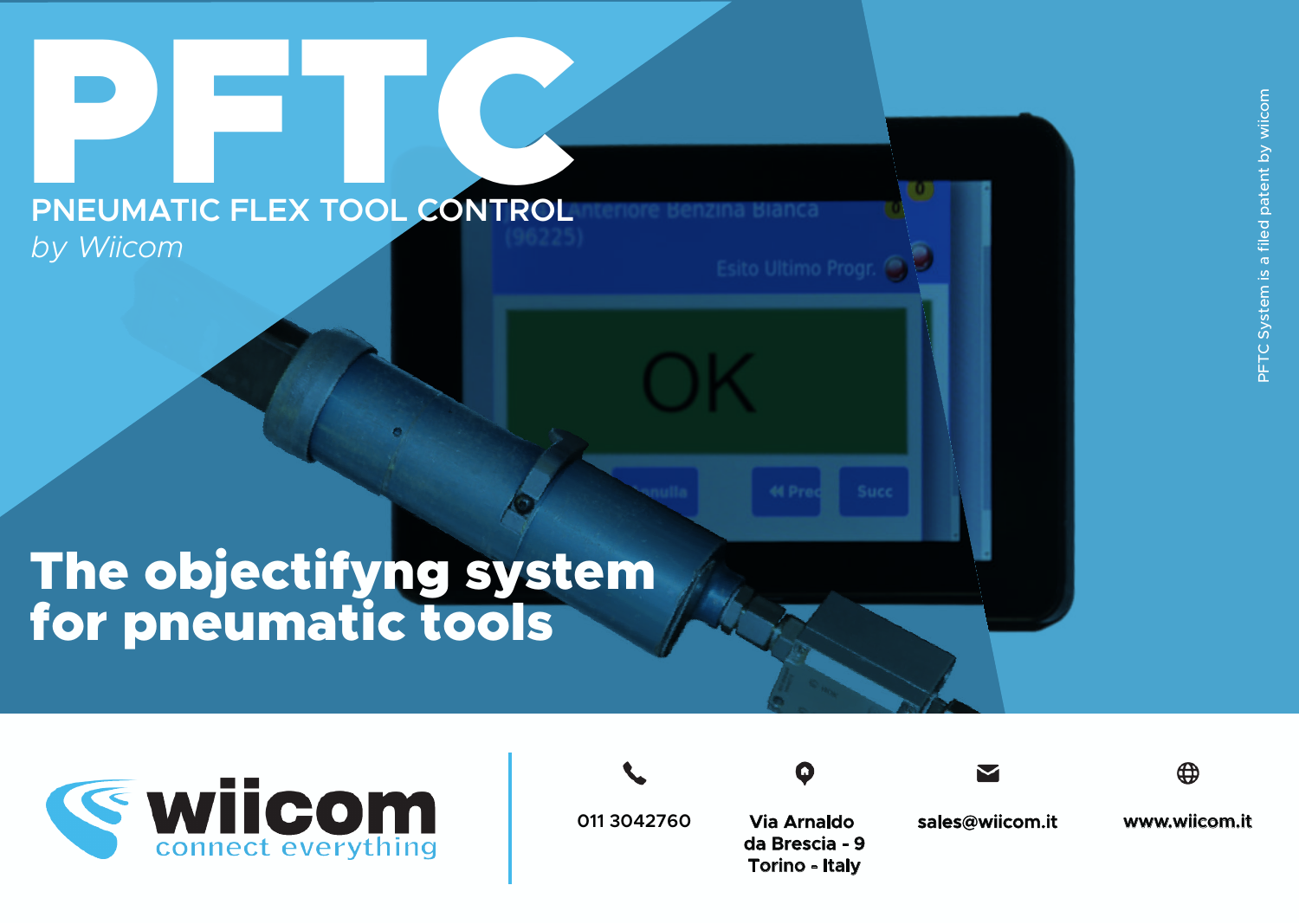# PFTC

**FEATURES**

**FEATURES** 

**Varranty Void** If Opened

읒

PFTC-MAP 1901019

NOK

**ADVANTAGES**

ADVANTAGES

Real time objectivation of the pneumatic tools.

Being a true natural retrofit, PFTC is compatible with binders, riveters, clamping tool and many other tools.

> Deep analysis of the curves of each pneumatic actuation

Operation outcome in the built-in touchscreen

 Advanced and versatile software, allows you to compare the flow curves of the compressed air used by the tool

Real time error detection, so you can save productive-less time





#### **The installation is quick and simple**

You can install the PFTC over every mechanical tool, no matter if it is old or new. The PFTC provides a worldclass objectivation grade and can be used to objectify every operation performed by the retrofitted tool.

The compressed air passing through the PFTC will be measured ensuring the highest possible precision by an in depth analysis of its flow and pressure.

#### **The application fields**

The PFTC can be applied to riveters, ensuring a constant monitoring of the applied force during the fastening of the rivets. Can be applied to insert pullers for the operation result check.

The PFTC is also compatible with clamping tools in order to verify the correct application if the metal clamps during the assembly process.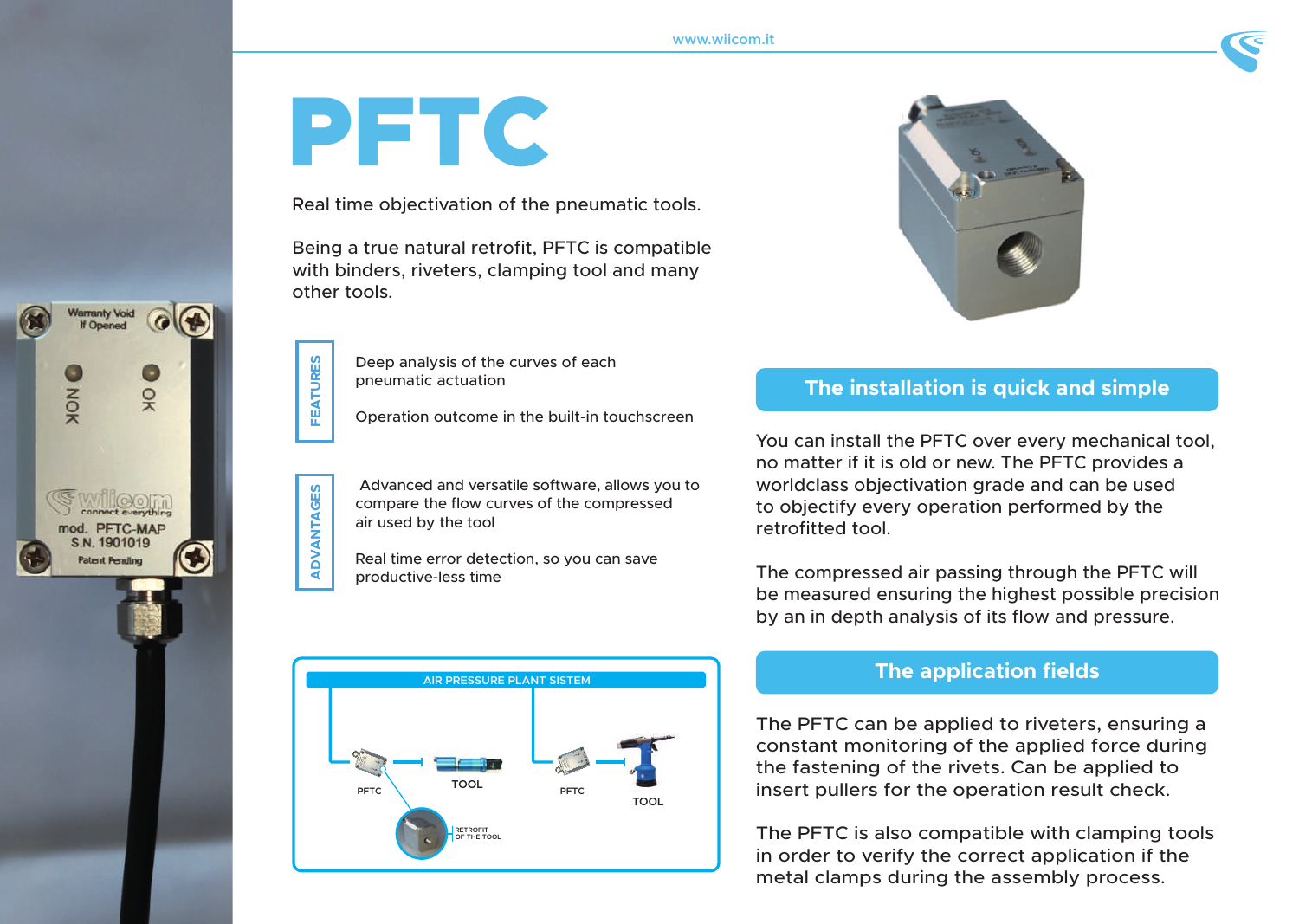Our software is highly configurable and allows the creation of customized works based on the kind of job to be performed.

The software is simple and intuitive, with an advanced debug window. All the curves acquired can be exported and analyzed.

**THE SYSTEM IS EQUIPPED WITH A TOUCHSCREEN DISPLAY, WITH AN INTUITIVE GRAPHIC INTERFACE FOR THE CONFIGURATION SETTINGS AND WORK CYCLE MANAGEMENT.** 



**る** 

#### **Wireless Connection**

PFTC can be connected via Wi-Fi to an existent network or can be used as a hotspot, creating his own network (infrastructure), in order to manage the data communication.

The PFTC can be also connected via Ethernet trough the plant's network.



The software connected to our PFTC solution is advanced and highly configurable and able to get real-time control over all the operations performed by the tool and their outcomes.

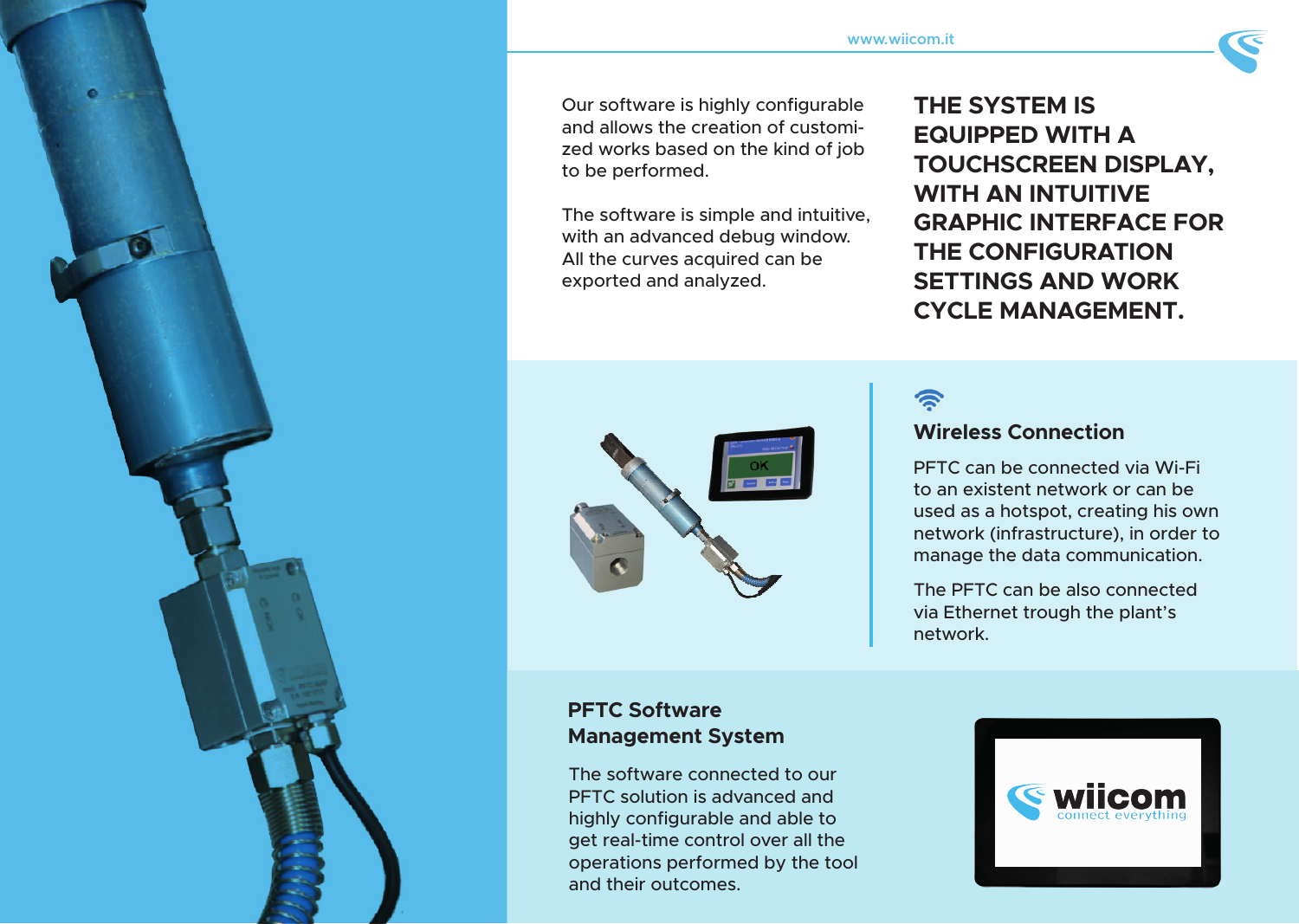



Besides counting the actuations performed by the tool, the PFTC can generate the operation's outcome directly to the built-in display with an OK-Not OK screen, so the operator can keep under control every aspect of the work. The discrimination of each true or false signal is set during start up process considering the shape of the curves, min/max observations, outliers.

In case of an error during the tool utilization the system will generate the KO screen. If the operation will be fine, the screen will print an OK screen. During the initial setting of the PFTC you can define every single parameter that will determine the outcome of the operation.

Every curve is kept safe with PFTC, either sent to a superior system (MES) or stored in our calculator and you can see them whenever required. All data are ready to be downloaded, so you can analyze your productive process and the status of the tool. Each operation is certified!

With the real time operation control, you can observe in your operations a significant time saving, money saving for unnecessary reworks or human assembly mistake. Therefore the assembly with pneumatic tools is objectified, measured, certified.